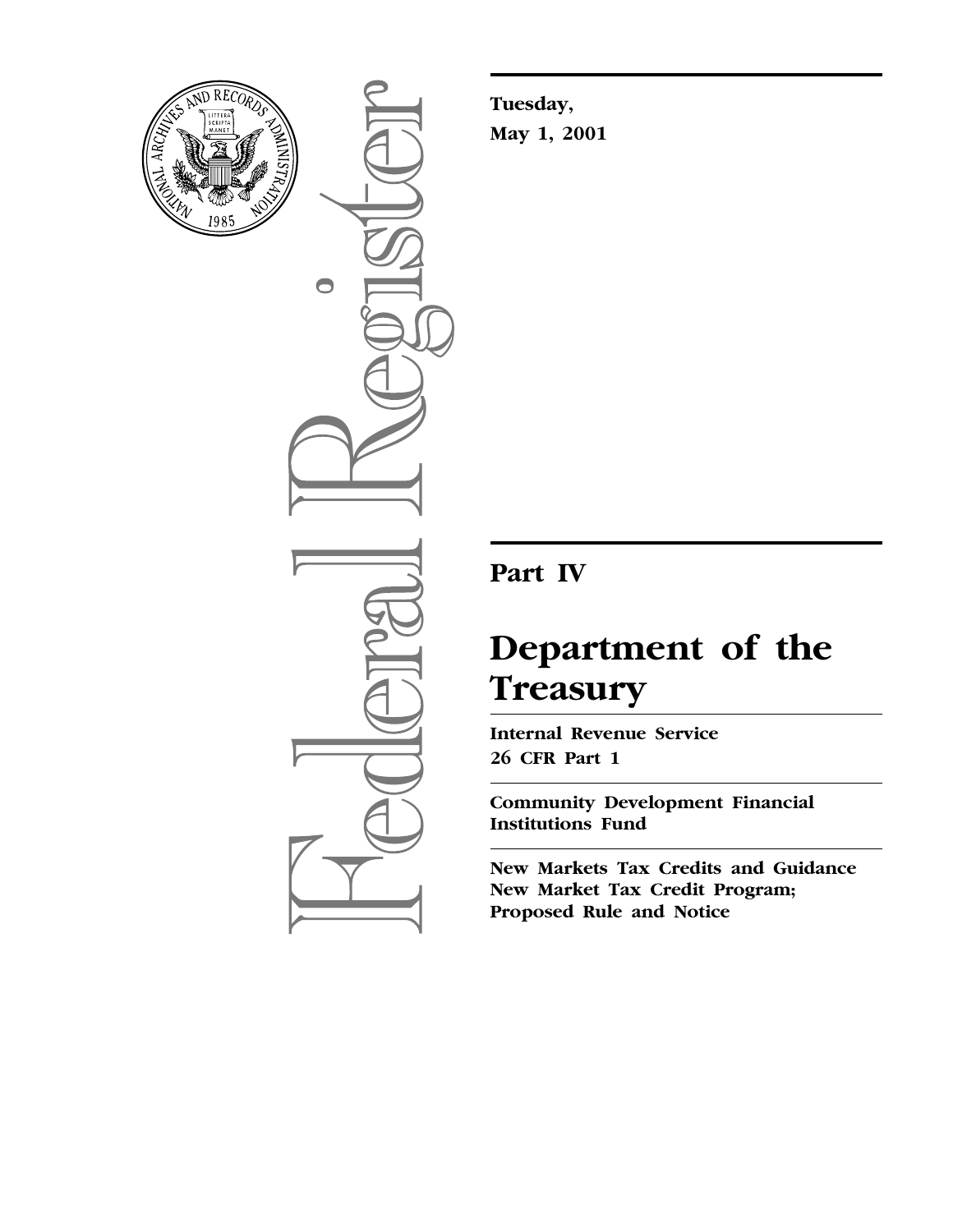### **DEPARTMENT OF THE TREASURY**

**Internal Revenue Service**

#### **26 CFR Part 1**

**[REG–119436–01]**

**RIN 1545–AY87**

#### **New Markets Tax Credit**

**AGENCY:** Internal Revenue Service (IRS), Treasury.

**ACTION:** Advance notice of proposed rulemaking.

**SUMMARY:** This document invites comments from the public on issues that the IRS may address in regulations relating to the new markets tax credit under section 45D. A taxpayer that makes a qualified equity investment in a qualified community development entity that has received a new markets tax credit allocation may claim a 5 percent credit for each of the first 3 years and a 6-percent tax credit for each of the next 4 years. All materials submitted will be available for public inspection and copying.

**DATES:** Written and electronic comments must be submitted by July 2, 2001.

**ADDRESSES:** Send submissions to: CC:M&SP:RU (REG–119436–01), room 5226, Internal Revenue Service, POB 7604, Ben Franklin Station, Washington, DC 20044. Submissions may be hand delivered Monday through Friday between the hours of 8 a.m. and 5 p.m. to: CC:M&SP:RU (REG–119436–01), Courier's Desk, Internal Revenue Service, 1111 Constitution Avenue NW., Washington, DC. Alternatively, taxpayers may send submissions electronically via the Internet by selecting the ''Tax Regs'' option on the IRS Home Page, or directly to the IRS Internet site at http:// www.irs.ustreas.gov/tax\_regs/ regslist.html.

#### **FOR FURTHER INFORMATION CONTACT:**

Concerning submissions, the Regulations Unit, (202) 622–7180; concerning the proposals, Paul Handleman, (202) 622–3040 (not tollfree numbers).

**SUPPLEMENTARY INFORMATION:** Section 121(a) of the Community Renewal Tax Relief Act of 2000 (Public Law 106–554) (Act), amended the Internal Revenue Code (Code) to add the new markets tax credit. Section 45D(a)(1) of the Code provides a new markets tax credit on a credit allowance date in an amount equal to the applicable percentage of the taxpayer's qualified equity investment in a qualified community development entity (CDE). The credit allowance date

for any qualified equity investment is the date on which the investment is initially made and each of the 6 anniversary dates thereafter. The applicable percentage is 5 percent for the first 3 credit allowance dates and 6 percent for the remaining credit allowance dates.

In addition, section 121(f) of the Act provides that not later than 120 days after the date of the enactment of the Act (Dec. 21, 2000), Treasury will issue guidance specifying how entities will apply for an allocation under section 45D(f)(2); the competitive procedure through which the allocations are made; and the actions that Treasury will take to ensure that the allocations are properly made to appropriate entities. The Secretary of the Treasury has delegated authority for issuing this guidance to the Under Secretary (Domestic Finance), who in turn has delegated the authority to the Director of Treasury's Community Development Financial Institutions Fund (Fund). Simultaneously with the issuance of this advance notice of proposed rulemaking, the Fund is issuing separate guidance on how an entity may apply to become certified as a CDE; how a CDE may apply to receive an allocation of new markets tax credits; the competitive procedure through which the allocations will be made; and the actions that Treasury will take to ensure that the allocations are properly made to appropriate entities.

In developing guidance to assist taxpayers in applying the rules of section 45D, the IRS has identified certain issues that may be considered for guidance or other administrative pronouncements. The IRS invites comments from the public on the following issues and any other issues for which taxpayers believe guidance is needed.

1. The new markets tax credit may be claimed only with respect to qualified equity investments in a CDE. Section 45D(b)(1)(B) requires CDEs to use substantially all of the cash from a qualified equity investment to make qualified low-income community investments.

(a) How should ''substantially all'' be defined for purposes of section 45D(b)(1)(B)? For example, what percentage should constitute 'substantially all" of the cash from a qualified equity investment?

(b) What amounts should be treated as used to make qualified low-income community investments? For example, how should issuance costs (including underwriter's compensation) and reserves be treated?

(c) How much time under section 45D(b)(1)(B) should a CDE have to invest the cash from a qualified equity investment in a qualified low-income community investment?

(d) How should repayments of equity or principal in respect of a qualified low-income community investment be treated for purposes of section 45D(b)(1)(B)? For example, are there circumstances when a CDE should not be required to reinvest any such amounts in another qualified lowincome community investment during the 7-year credit period?

(e) How should the ''substantially all'' requirement under section 45D(b)(1)(B) be administered during the 7-year credit period?

2. Section 45D(b)(3) contains a safe harbor under which the ''substantially all'' requirement of section 45D(b)(1)(B) will be treated as met if at least 85 percent of the aggregate gross assets of the CDE are invested in qualified lowincome community investments.

(a) How should ''aggregate gross assets'' be defined under section 45D(b)(3)? For example, are there any assets of a CDE that should not be taken into account for these purposes?

(b) How should the aggregate gross assets of a CDE be determined under section 45D(b)(3)?

(c) How should compliance with the 85 percent test of section 45D(b)(3) be determined? For example, should the CDE be required to satisfy the test throughout the entire 7-year credit period following the issuance of a qualified equity investment? Should any grace periods be provided? If so, what should those grace periods be?

3. As indicated previously, section 45D(b)(1)(B) requires CDEs to use substantially all of the cash with respect to a qualified equity investment to make qualified low-income community investments. Under section  $45D(d)(1)(A)$ , the term "qualified lowincome community investment'' includes any capital or equity investment in, or loan to, any qualified active low-income community business. Section 45D(d)(2)(A) provides that the term ''qualified active low-income community business'' means, with respect to any taxable year, any corporation (including a non-profit corporation) or partnership if for the year (i) at least 50 percent of the total gross income of the entity is derived from the active conduct of a qualified business (as defined in section 45D(d)(3)) within any low-income community, (ii) a substantial portion of the use of the tangible property of the entity is within any low-income community, (iii) a substantial portion of